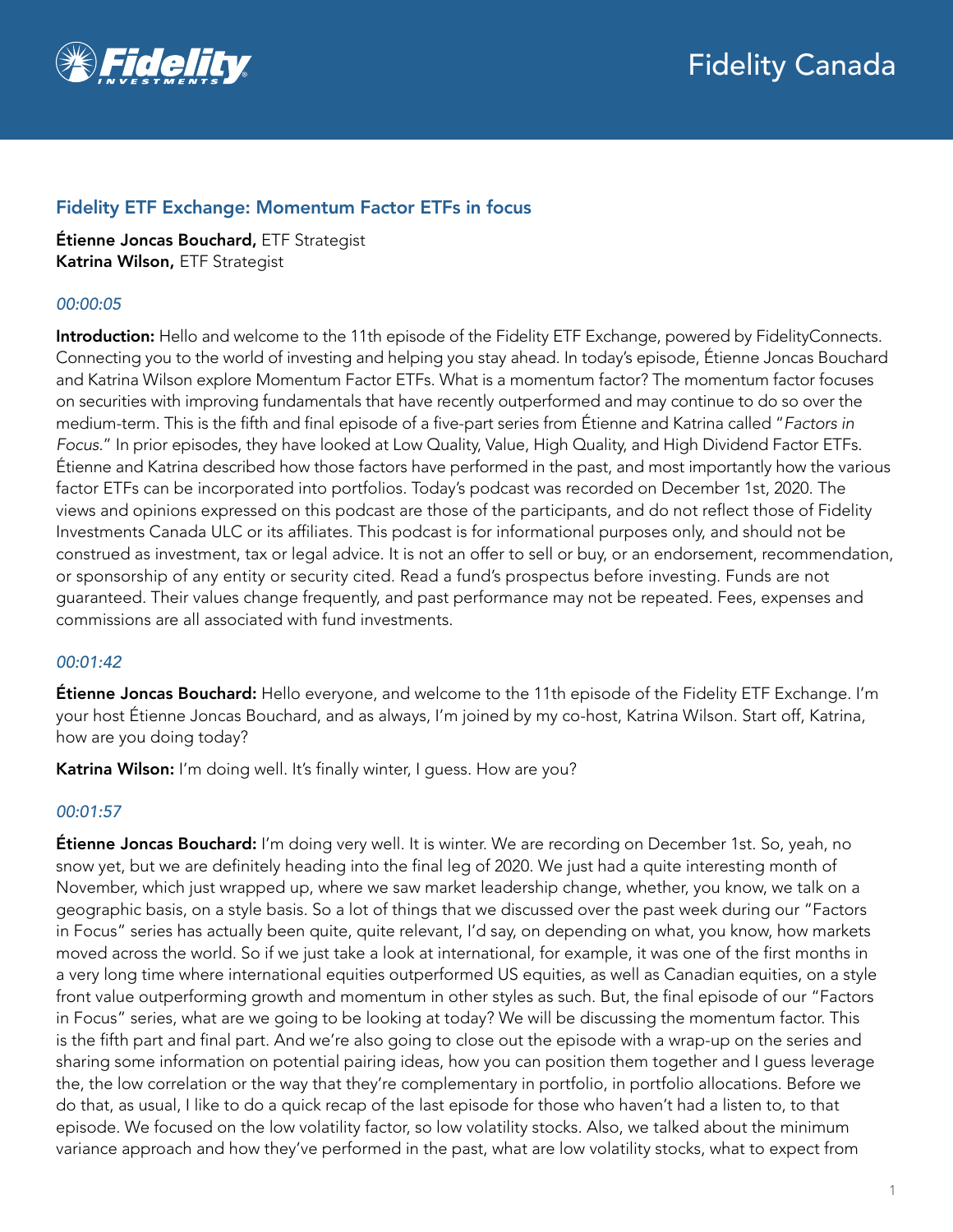

them going forward. What are some of the key trends that they're impacting, low volatility stocks, and last but definitely not least, how you can incorporate them into your portfolios. So, you know, we kind of found ourselves talking about these stocks and realized, guess what, they're not the most exciting or, as you mentioned, Kat, they're actually quite boring in a sense. But nonetheless, they do offer a great tool for investors looking to get equity market exposure without full market beta. And generally speaking, they offer strong downside protection. So definitely a very strong or compelling use case in various portfolios, depending on what type of investor you are. And we did mention this would be good for retirees or people entering retirement, or even people looking to save for a specific investment in a few years to come. But enough about low vol. Let's finish up this, this segment with the momentum factor, with anyone less familiar with what a factor is, investment factors are quantifiable characteristics that can explain differences in stock returns. The objective is not to necessarily isolate or to outperform the market, but to isolate a certain style of investment, to meet a specific outcome. So the momentum factor is actually quite unique. And it's not one that we talk about too much because it's relatively new in terms of practical use cases in retail finance as well as in the institutional world, excuse me. But the reason I say that, and I think why we want to, to look at it and go a bit deeper is because it's a little bit more grey, kind of like when we discussed quality or high quality. What is the momentum factor? I guess to put it in context, to a lot of investors, it doesn't really make sense, because it goes completely against the classic saying 'buy low, sell high.' The momentum factor looks at building a portfolio of stocks that have displayed strong past performance. So you're, in a sense, you're buying high and an attempt to sell higher. This factor actually came about in large part due to the research conducted by Mark Carhart, who in the late '90s introduced what he called his four-factor model, which was able to statistically prove that companies that have done well tend to continue to do well, while companies that have performed poorly should continue to decline. Now, this would be a complete head scratcher for contrarian investors because they're doing the opposite, looking for good companies that have done poorly. But nonetheless, I think that just encapsulates a little bit what we're talking about. So, Kat, I guess my first question to you, how do we build a product to do this? How do we buy good stocks and I guess avoid stocks that have underperformed in a momentum factor?

### *00:06:30*

Katrina Wilson: Yeah, I think I heard it being referred to as the 'FOMO' factor [laughter], for lack of a better term, makes sense in context. But you touched on it. It's looking at stocks that have done well, looking at liquidity. So what's the frequency of trading of these given stocks? Because what that tells us is, it's a great indicator to sentiment. So really what we're looking to identify is companies that have done well, both from a performance standpoint, but also that characteristics in the market are telling us there's really strong sentiment out there and an appetite for those stocks and then making sure that we're including them in the portfolio and perhaps we're even seeing increased weightings. How do you define momentum or how have you thought about it in the past?

#### *00:07:16*

**Étienne Joncas Bouchard:** The basis of it is performance. But, like you said, there's tons of other layers of momentum that we can add on volumes and trading habits is definitely one. Another one that's actually quite interesting, I find, is when we look at momentum of fundamentals continually beating earnings estimates by analysts earnings estimates, you can also have earnings revisions. So if you have upward revisions in your, you know, guidance, or in your forecasted earnings, these are all ways to track underlying momentum of a company's operations, the services and goods they offer, how well they're executing their plans and are they basically doing better than expected, which, in the long-term, means positive momentum. So I think those are, that's another way we can approach it, combining obviously all of this is probably the ideal way to go. And it also opens the door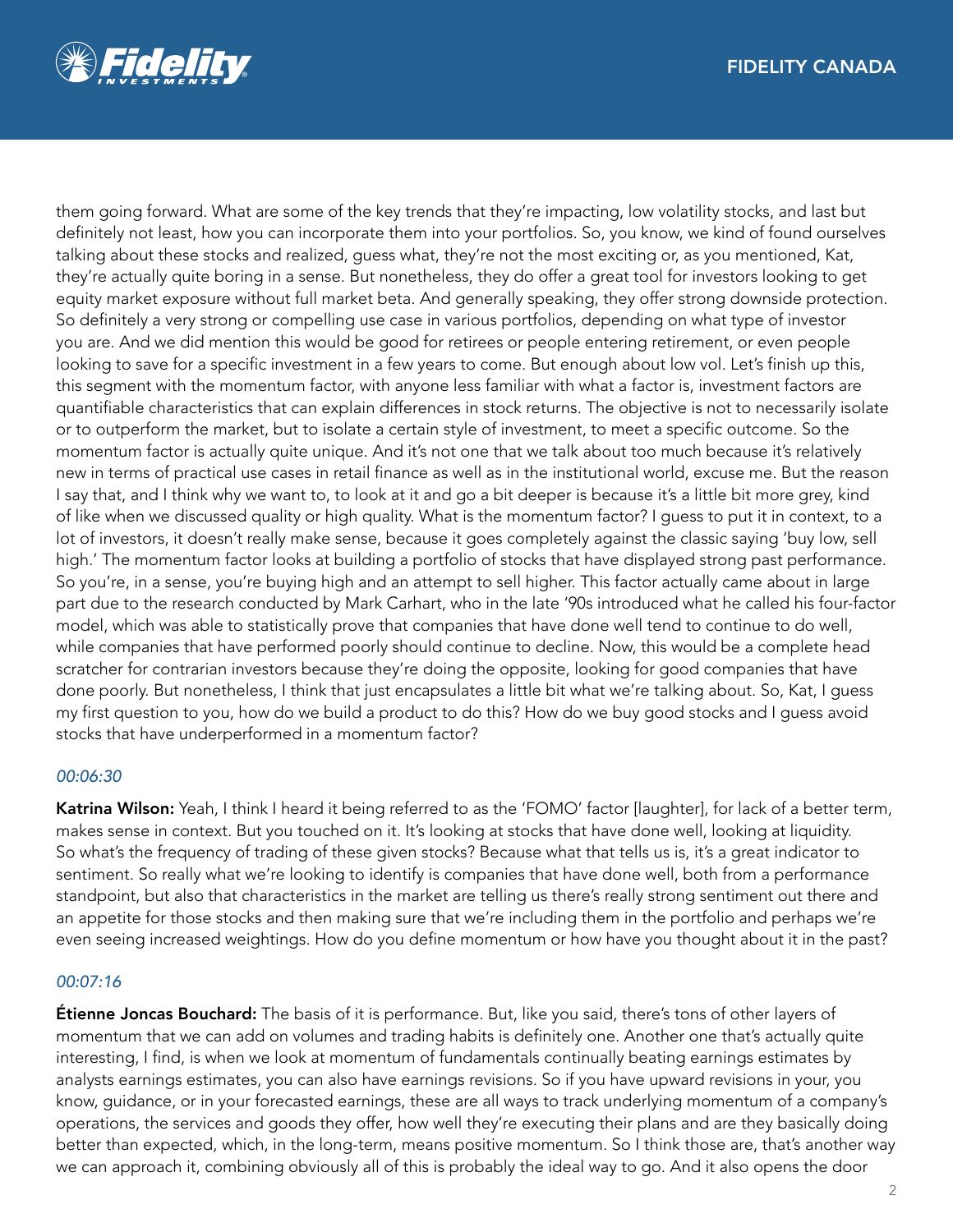

for tons of different ways we can do it. I mean, I haven't personally thought of, of any other ones off the top of my head, but it just leaves a lot of room for development. Because at base, this factor was developed looking only at returns. Um, so I guess on that note, the next point I want to go to is the way that we use the term momentum. We talked also in one of the past episodes how value is often associated to a conservative management style or a conservative mandate, which would tend to fall more into the low vol type framework that we discussed last episode. And momentum is often associated with growth.

# *00:08:54*

Katrina Wilson: Well, it's interesting because that is something we hear all the time. And I mean, if you look at it right now, a momentum strategy would resonate with a growth strategy. But growth is work. So just like you described it, momentum is going to buy what has worked, assuming it will continue to work. So if we actually break down to the sort of granular level, what one strategy means versus another, growth is looking at companies that are expected to grow earnings over time. And the theory there is that stock prices follow earnings more closely than any other factor. So, and you touched on it, you know, momentum strategies can, depending on the screen that any given strategy looks at, can look at earnings growth estimates over time or improvements over time. But at the same time, if all of a sudden value comes back into favour in a big way, momentum is going to chase that trend. So I think momentum in a lot of periods does tend to look like growth. I'm not saying momentum is going to look like value tomorrow, but you'll see momentum kind of waver. But certainly because growth has worked so well in the past, it does resemble that right now. And I mean, you touched, like I said, on a few different criteria. So how are you, whether you're adding it to your portfolio or looking at it, you've obviously been so bullish on value, so how do you see momentum transitioning with kind of value starting to come back into favour?

# *00:10:21*

**Étienne Joncas Bouchard:** That's a great question. Um, I think the key here, and you touched on it, is it changes over time. It doesn't look the same from one period to another. Like depending on where we are in the markets, like it's not going to look the same. So like when we looked at it at the beginning of the year, it looked a lot like low vol quality. You know there was some like some growth your names, but it was mostly like low vol. And now we look at it now and it's definitely filled a lot more tech, a lot more, you know, what's worked basically year to date, will it look like value going forward? That's still, I think it's really hard to, to, to see right now. I think it has to, there has to be really sustained period of outperformance on that front. But, you know, you mentioned calling momentum the FOMO factor, and I love that because it really is that, where you're basically always buying companies that have performed well in the past, you're basically chasing returns. But, and that's why I said the logic doesn't make sense, but it does over time, there's proof that it works. Another term that I've used or that I've heard is the chameleon factor. And it goes back to how it changes over time. It adapts to where the market is, what the market's been doing, what's performed well, what sectors have done well. So it really is dynamic in that sense. So when you buy momentum, six months down the road, it could look completely different. So in, in a sense, I think this is a type of product that you can hold for, for the longterm. It's a, it's a buy and hold more than a tactical purchase into a portfolio. So to that end, how has momentum performed year to date? How has it performed, historically speaking, in terms of where does it usually do well? Or actually are there periods where it tends to do better than others because or, or does it, does it not really matter because of how it changes over time?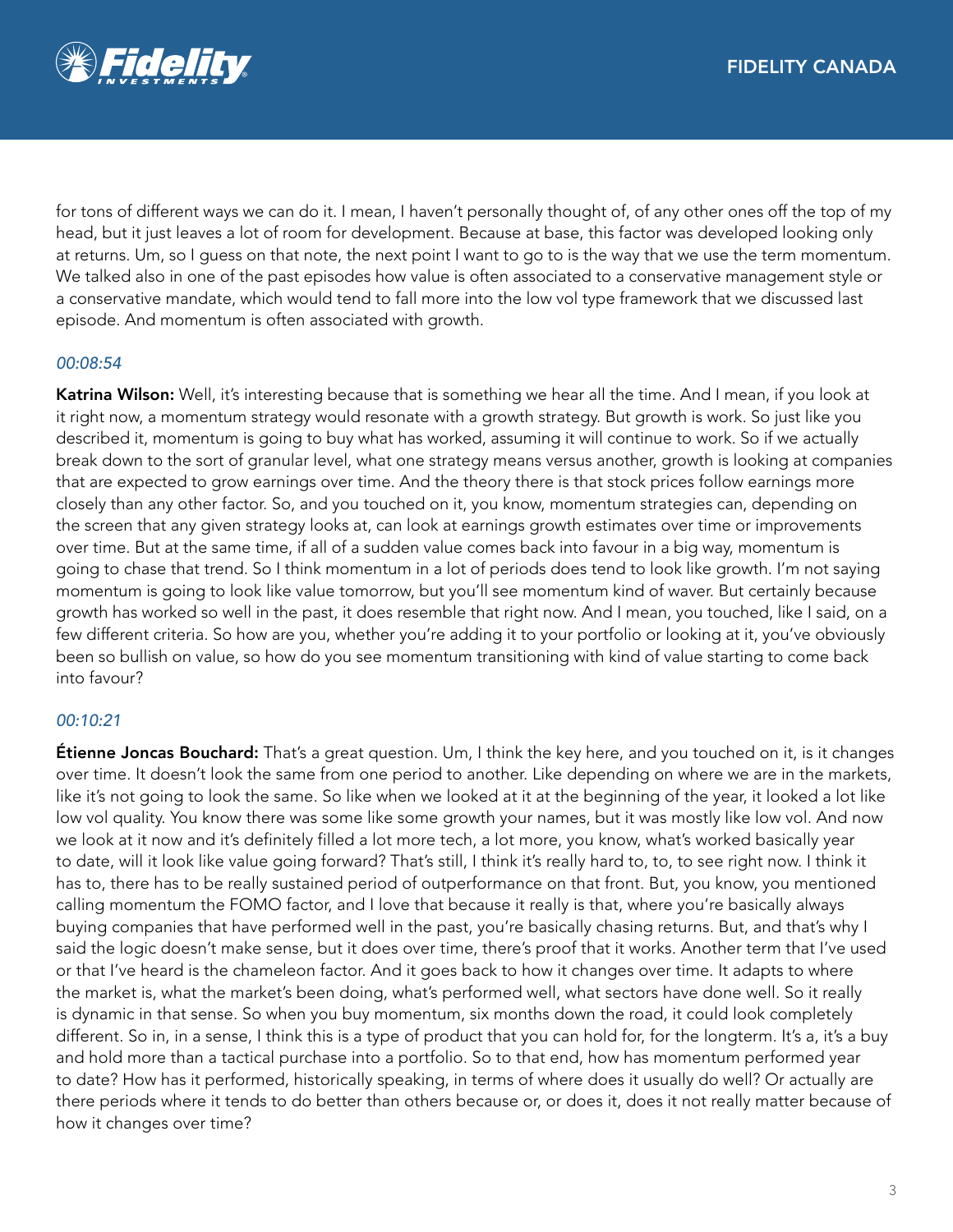

### *00:12:21*

Katrina Wilson: Well, it does. And I think that's a good kind of topic, because right now it almost sounds like the perfect factor, right? It's like it will adapt based on changing environments. But the reality is sometimes markets or signals are delayed in terms of acknowledging a new trend. So I think that's for any listeners that, you know, it's a great strategy that will adapt over time. But where you can expect to lag is an inflection point in the market. So once we see a major change, whether it be business cycle change, whether it be style factor change, the momentum factor is designed to hopefully pick that up, but it's not going to be able to predict it ahead of time. And so you're going to see that transition period where there might be a lag between when the momentum factor can pick it up. But that's also something and why we've or a lot of providers design this as a strategy with higher turnover in terms of rebalancing. So, you know, you have a Masters of Finance. So maybe you can kind of elaborate on sort of the rebound strategy specifically related to that factor.

### *00:13:26*

**Étienne Joncas Bouchard:** It's an interesting concept to consider when you're looking at rebalancing, you're talking about how we want to keep this relevant. So basically not have it be a static allocation because that would mitigate the validity of the model, which is momentum. So momentum changes, it can change really quickly. And you touched on that when there's an inflection point in the markets and I think I'd agree with you there, that's usually when it underperforms is when you've had a really strong momentum in a certain part of the market, you're invested in there, and then you have a massive change. And that usually comes at the late end cycle. And as we enter a recessionary period, because there's a shift in leadership where companies that had done really well tend to be higher valued and sell off more than the other parts of the market, which we did not see at all this year, where the companies that were expensive got even more expensive and the companies that were cheap, got even cheaper. That's why I think momentum's been an extremely strong strategy year to date. Um, but yeah, I think rebalancing is key. To go back to your question, rebalancing really is key because it allows you to stay dynamic and not have this static exposure to certain areas of the market. You want it to be, although it is backward looking, to be as quick to adjust to changes in leadership, because the longer you can, the longer you wait for that, it can basically ruin the objective, I guess, or the or the, the specific outcome we're looking for with momentum. But, yeah, so, you know, that's really important, I think, you know, whether it's on a quarterly or semiannual basis, it allows you to adapt. And I think now, you mentioned earlier, what do we expect going forward? Well, 2021's probably going to lead to some turnover in these types of products. So given that momentum has performed so well this year, what are valuations looking like for this factor? And specifically, are they expensive? Are they cheap? You know, what does it look like on whether that's in the US, Canada or internationally? How are they positioned in terms of pricing versus the broader market?

### *00:15:39*

Katrina Wilson: So especially if we think about the US, and this is something that through a lot of the research we've done in the last year has probably stood out to me the most, is momentum's expensive. But ironically, momentum actually does well. And you touched on this, the idea stocks that have done well will continue to do well. So it's been interesting to see how some factors are so sensitive to valuations versus others aren't. And some are a bit counterintuitive. So momentum is expensive right now. Historically, that does not mean overvalued, specifically for that factor, it actually typically means it will continue to do well. But as you touched on, we're starting to see some of that change in leadership. And I know it obviously depends on regional as well. And the US is obviously the screaming momentum region, I will say, with the obvious tech bias.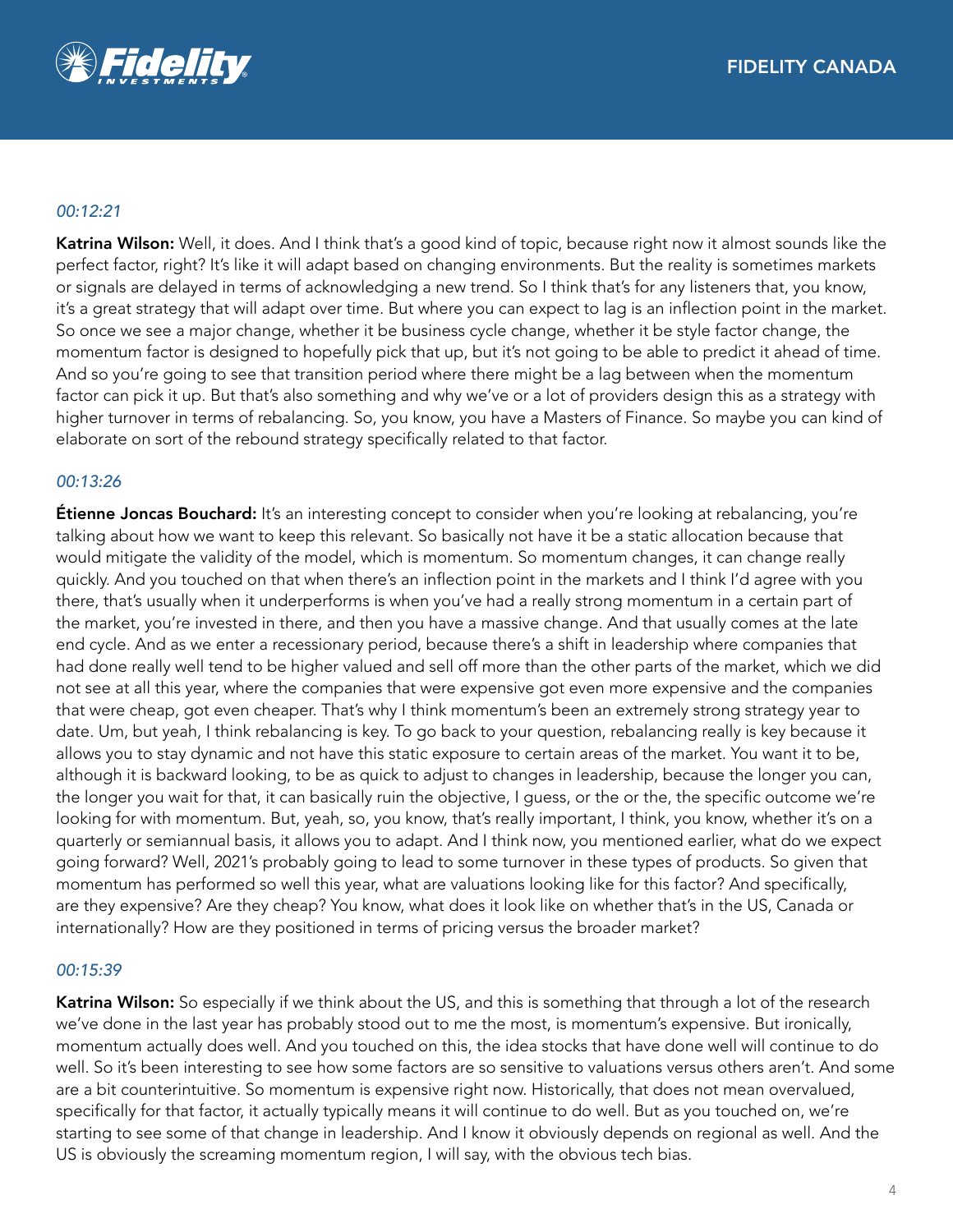

### *00:16:33*

**Étienne Joncas Bouchard:** Yeah, absolutely, and I think you touched on it perfectly, where you can actually see momentums from a sector standpoint, from a subsector standpoint, but also from a geographic standpoint, where the US has just built this so strong, like binding US markets has built such a strong momentum over the past decade where other regions have been lagging, I guess, to that market, where now it seems like a value opportunity elsewhere. And we talked about that when we're talking, when we discussed value and maybe even going overseas in international European markets, seems to offering relative value. I think we've covered momentum quite well. The last part of the show that we want to get to in order to give you guys a full on overview of what we've discussed over the past five episodes is, I guess, well, it's the wrap-up of our "Factors in Focus" series, and a discussion on how we can potentially pair certain factors that are seemingly uncorrelated and can offer great diversification benefits, but also potentially increase your performance over time by, by, by combining them. So my first question is, if you had to pick a pair of factors to put together, what would it be and why?

## *00:17:54*

Katrina Wilson: Interesting. So at this stage of the cycle, I'm definitely quality at my core. I think quality is a great way to participate. I'm not one to swing for the fences. I got a home run once in my life, I was very proud. But [laughter] so I think quality also tends to have the lowest benchmark risk. So for anyone who is focused on outperforming the benchmark, quality tends to have the highest batting average, offers some downside protection, which I think is great in periods of turmoil. But I think the underperformance of value, as we've made the case in our last session, is maybe at the tail end, will it outperform or not, but based on valuations, based on a lot of the sort of recovery data, value has in similar, um, you know, cycles or periods of the cycle that we are in today can add significant outperformance. So I would be a quality is my core holding and then a sleeve of value as my kind of tactical position. And that's how my portfolio is today. What are you [laughter] Do I ask?

### *00:19:02*

**Étienne Joncas Bouchard:** Yeah, it's a good question. I like, uh, so where you're more quality focused right now, I think, well, first of all, I think that's a really great combo because when we look at historical correlations between both, the actual excess return, excess returns excuse me, are negatively correlated. So when one outperforms, the other underperforms, and vice versa as we move throughout the market cycle. So I actually really like those as well. In terms of outlook and which ones I'd be pairing right now, I really like looking at value as the, the core position just because of, you know, if we go back to that episode, maybe, yes, I did sound quite bullish on it, but it's just looking at where we are from a historical standpoint, that factor's straight trading under its fifth percentile relative to the market. It's rarely been cheaper. And you can also find value mandates like the ones that we offer here at Fidelity that offer great diversification from a sector standpoint as well. So you're not necessarily buying a basket of stocks that are deep value, but you do have a play on the reopening of our economy. You have a positive sector tilt into more cyclical segments. And, and I think that that would be the core. But either pairing it with quality, which is a bit higher priced, but offers exposure to companies that are less cyclical, that are very steady, strong cash flows, or momentum, I think either one of those two could be really good pairings to value. So I think I'd start with value and then find something that complements it well, which at the end of the day, we would get to the same end game. But you starting with quality, me starting with value, and then we'd meet in the middle with, with a pairing. So those are two great examples. You could also do something very similar if you're looking for a dividend focus with something like quality, for example. So high dividend and quality tend to be very good pairings. Is there any other that just comes to mind off the top of your head, whether that's maybe not your favourite choice, but that could be good for, for, for investors, depending on what their approach is?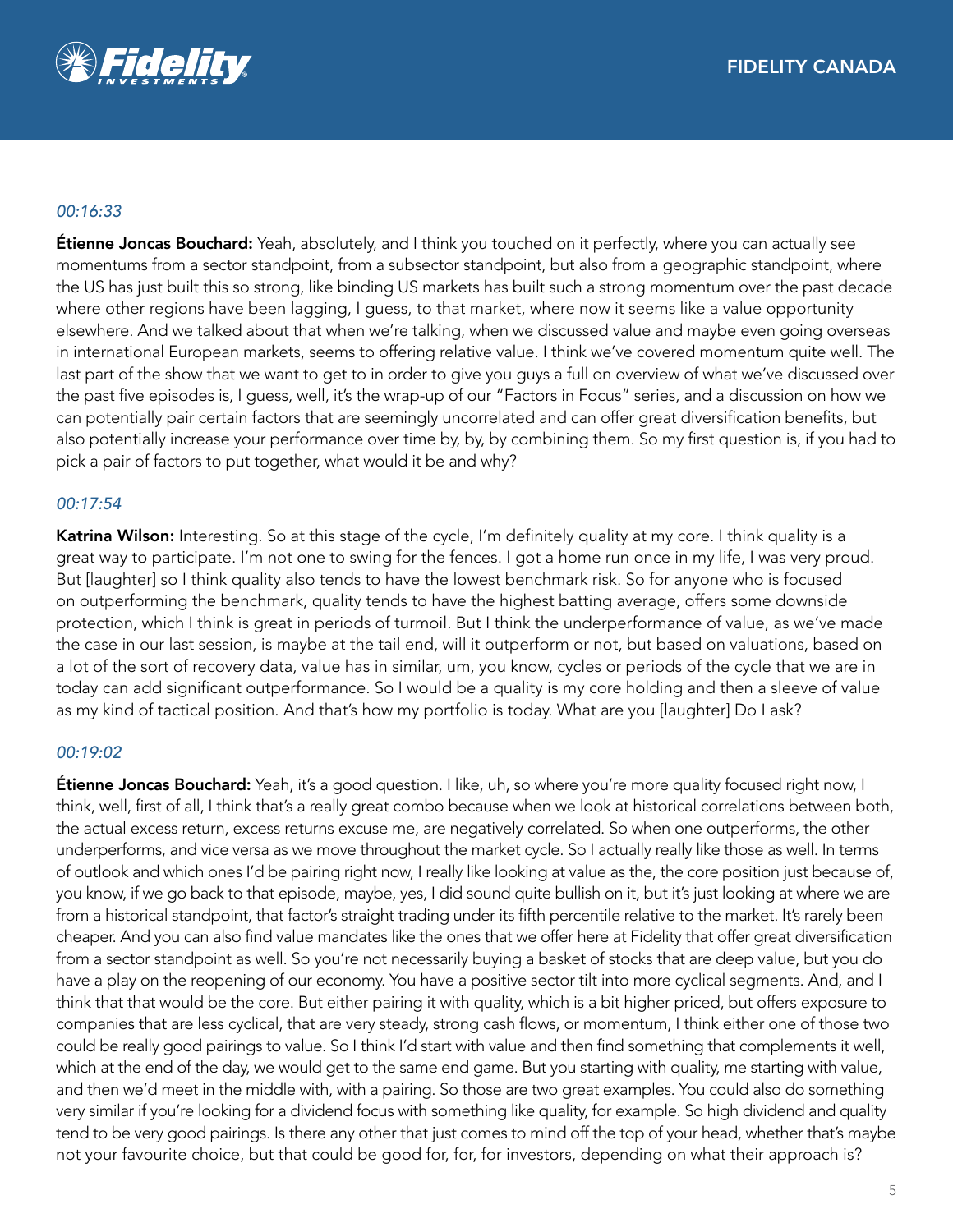

## *00:21:16*

Katrina Wilson: I think, depending on, yeah, risk appetite, I mean, low vol and quality don't necessarily have negative correlation as it relates to excess return, but they both tend to be the strongest as it relates to downside protection. And we've seen some recessions where one outperforms the other, although they typically both outperform. I think that's a great way to really minimize your downside capture. But with still adding some market participation and adding some diverse style diversification as well. And then there's value momentum, which tend to be the most sort of strongest correlation, if we just look at pure core metrics.

## *00:22:01*

**Étienne Joncas Bouchard:** Yeah, they're on the opposite end of the spectrum usually, because one you're buying high, high priced stocks, the other one you're buying low priced stocks. So that makes a lot of sense. I actually really like the point you made on quality and low vol, because they both actually have downside protection in the sense that they have a downside capture ratio below 100 percent, and they actually have good sector diversification where quality avoids all the CapEx heavy sectors like utilities, real estate, uh, yeah, energy, and low vol obviously will not have energy, but it will definitely have utilities and real estate. So definitely a good complement to see there. And I guess the last question I'll ask you, Kat, before we wrap this up is we've been talking about factors from just the pure style standpoint, but you can get these style exposures in every single region. Is there a specific factor for each region that you feel, depending on what the macro looks like, looks like on the international front, US and Canada, that you'd say, okay, I think this factor is well positioned because of this, uh, from a macro standpoint. You don't have to go for each region, but if there's one that stands out in your mind, feel free to share that.

### *00:23:14*

Katrina Wilson: Well, I think it's interesting, right, because we just talked about pairings and then, you know, perfect transition, 'cause I think what a lot of people don't realize is passive indices have a natural tilt. So that's what's really interesting as well. And I'd say in the last few months, we've seen a lot of money rotating out of passive into factor strategies. And I think that's been a big part of why, is realizing, well passive strategies have a natural tilt, and so if I'm not comfortable with that tilt, how do I pair it? So I mean, the US, for example, has more of a momentum tilt, whereas if you look at the MSCI EAFE Index, that tends to have more of a natural bias to value. So I don't know if that's something kind of in your own portfolio as you're having discussions, is that starting to come up for you as well?

### *00:24:00*

**Étienne Joncas Bouchard:** Yeah, absolutely. And that's where I kind of was going, where you can actually buy a certain factor exposure, in so, for example, international markets, you mentioned value tilt trading at a discount relative to other regions. But then you can buy a product like an international quality mandate that is going to give you an exposure that is very different to the benchmark that can allow you to diversify from a style standpoint and potentially allow you to outperform. I won't go into the details of the reasons why we like quality so much in the international space. We actually did that a little bit in the high quality segment, but that's a way that you can complement the underlying biases that you mentioned in a passive index. And it could be the same story, but on the flip side in the US, where value is still relatively cheap to, to the broader market. So, yeah, any final words for our "Factors in Focus" series? We made it through, that's five total episodes. And next episode we will have different content for all of you. But, Kat, final words?